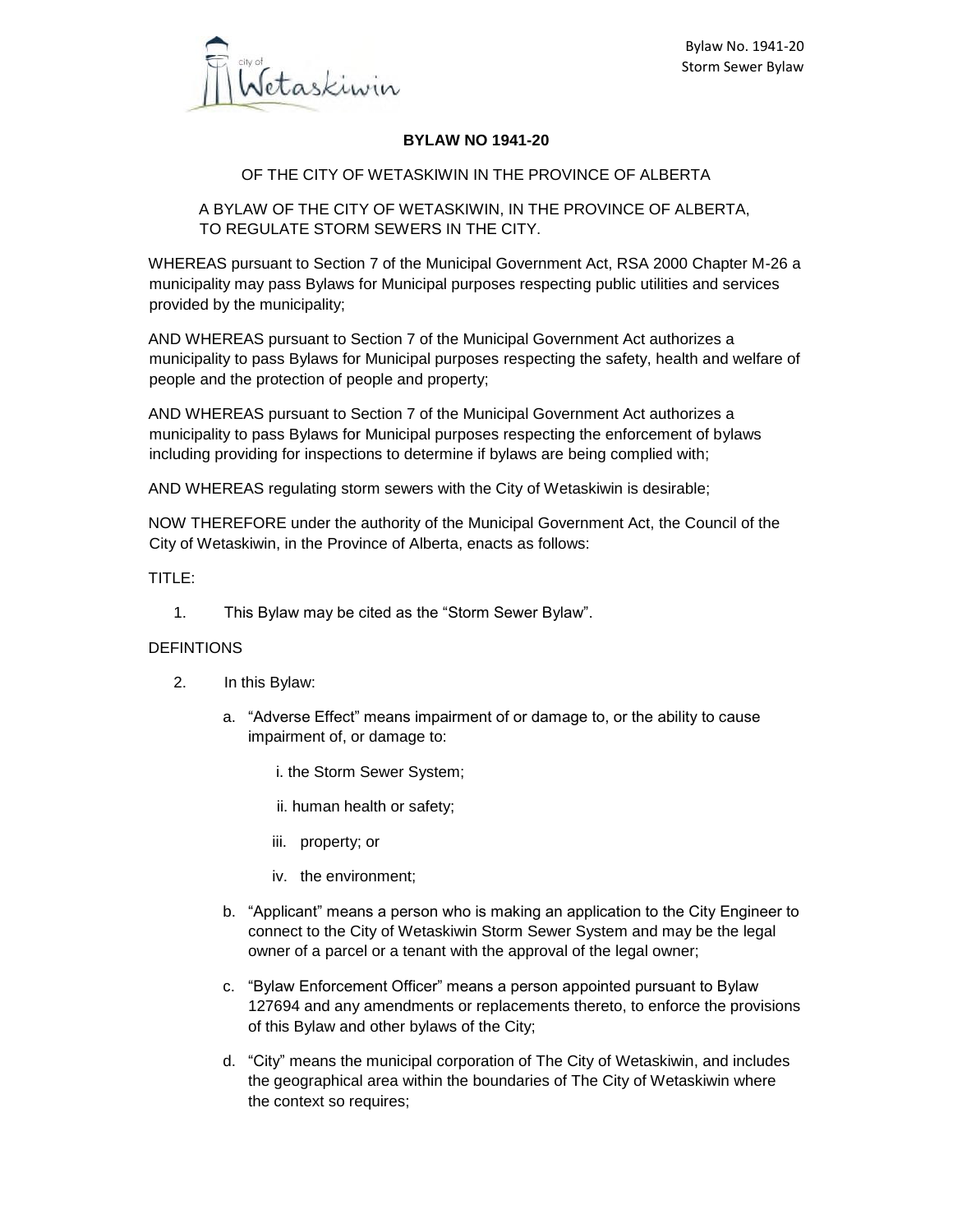

- e. "City Engineer" means the person designated by the City Manager as the City Engineer, and if no person is designated, the City Manager;
- f. "City Manager" means the Person designated by Council as the Chief Administrative Officer of the City or that Person's designate;
- g. "Storm Sewer System" means the City-owned storm sewers, appurtenances, the City-owned storm water drainage or management facilities (including storm water retention facilities), and drainage channels;
- h. "Director" means the person designated by the City Manager as the Director of Corporate Support, and if no person(s) is designated, shall be the City Manager;
- i. "Prohibited Material" means any Substance that may, directly or indirectly, obstruct the flow of Water within the Storm Sewer System or may have an Adverse Effect and includes, but is not limited to:
	- i. soil, sediment, waste or other solid matter; ii. fecal

matter, Animal Waste, dead animals or animal parts; iii.

cooking oils and greases; iv. gasoline, motor oil,

transmission fluid, and antifreeze;

v. solvents; vi. paint; vii. cement or concrete wastes;

viii. sawdust, wood, fibreboard or construction material;

ix. yard waste;

- x. pesticides, herbicides or fertilizers;
- xi. biomedical waste or general medical waste; xii. hazardous

substances;

- xiii. industrial waste;
- xiv. soaps or detergents; xv. water from hot tubs; xvi. any substance or combination of substances that emits an odour; or
- xvii. fish and other aquatic fauna and flora not authorized by the City Engineer.
- j. "Release" means:
	- i. to directly or indirectly conduct a Substance to the Storm Sewer System by spilling, discharging, disposing of, abandoning, depositing, leaking, seeping, pouring, draining, emptying, or by any other means; or
	- ii. a spill, release, disposal, abandonment, deposit, leak, seep, pour, drain or emptying of a substance into the Storm Sewer System;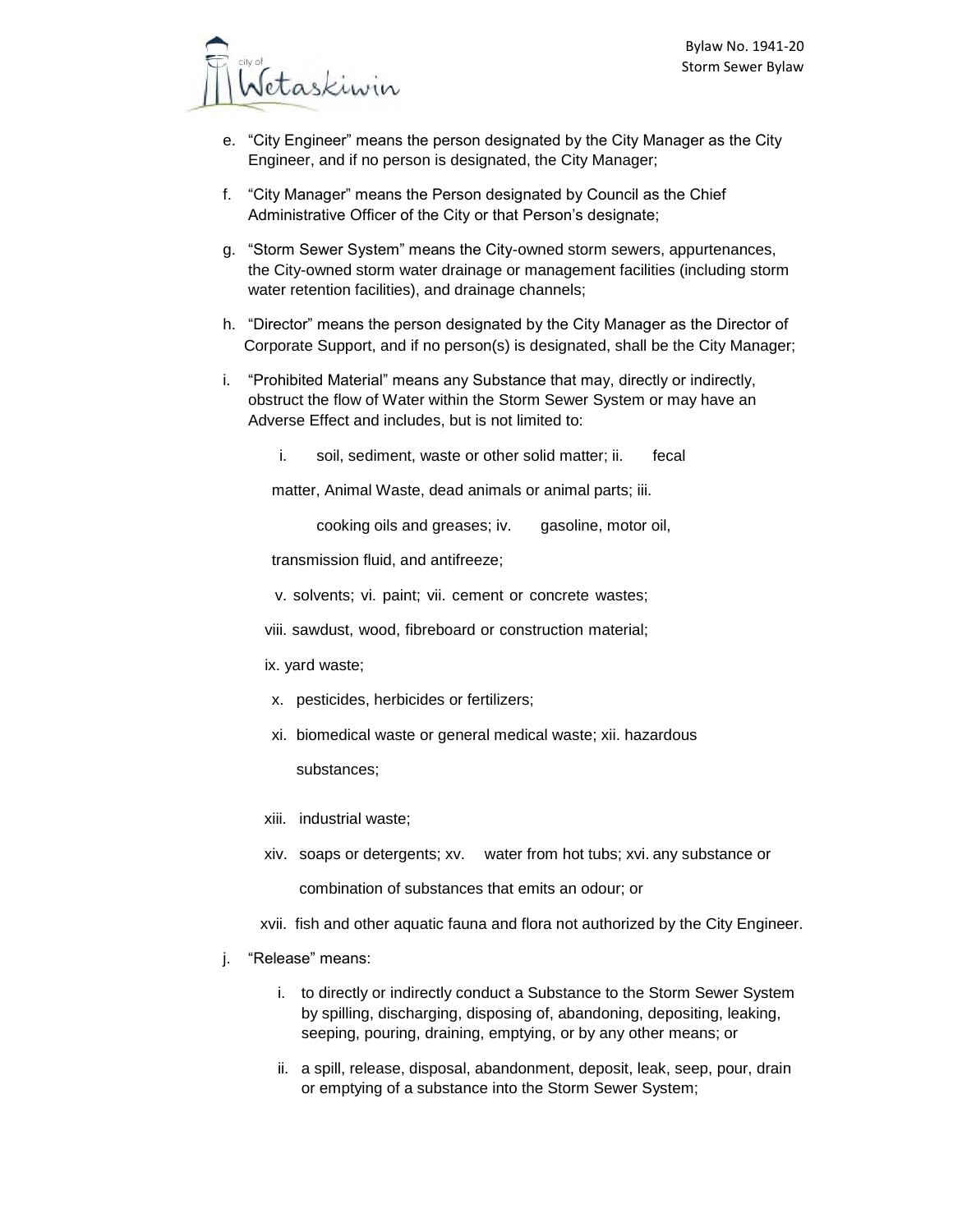

- k. "Storm Drainage" means runoff that is the result of rainfall and other natural precipitation or from the melting of snow or ice;
- l. "Stormwater Service Charge" means the flat monthly (30 day) charge for the operation and maintenance or inspection of the Storm Sewer System;

# INTERPRETATION AND APPLICATION

3. Nothing in this Bylaw relieves a Person from complying with any provision of any federal or provincial law or regulation, agency, organization, other bylaw or any requirement of any lawful permit, order or licence.

## PROTECTING THE CITY'S STORM SEWER SYSTEM

- 4. It is unlawful:
	- a. to release or permit the release of any liquid other than storm water from foundation, rooftop or yard drainage into the Storm Sewer System:
		- i. For the purposes of this section a person is deemed to release or permit the release of a liquid into a storm sewer if the person releases the liquid or permits the release of the liquid onto the ground; or
		- ii. if the person releases the liquid or permits the release of the liquid into a private storm water drainage system. or
	- b. to alter or impede the passage of storm water in the City's Storm Sewer System.
	- c. If a person contravenes this section that person must, in addition to any penalty that may be imposed, indemnify the City for the cost of repair of any damage to the City's Storm Sewer System and for any fine or penalty imposed on the City by Alberta Environmental Protection or any other regulatory agency.
- 5. The City Engineer may, in addition to any other remedy available, disconnect or seal off a parcel from the Storm Sewer System or take such other action as is necessary to prevent a discharge of storm drainage from entering the Storm Sewer System where it:
	- a. contains a prohibited material;
	- b. creates an immediate danger to any person;
	- c. interferes with or endangers the operation of the Storm Sewer System; or
	- d. may otherwise cause or result in a negative impact.

### CONNECTING TO THE CITY'S STORM SYSTEM

- 6. The City Engineer has the authority to authorize all things required for the construction, maintenance, and management of the Storm Sewer System.
	- a. The City Engineer may delegate these powers under this Bylaw to one or more employees or agents of the City.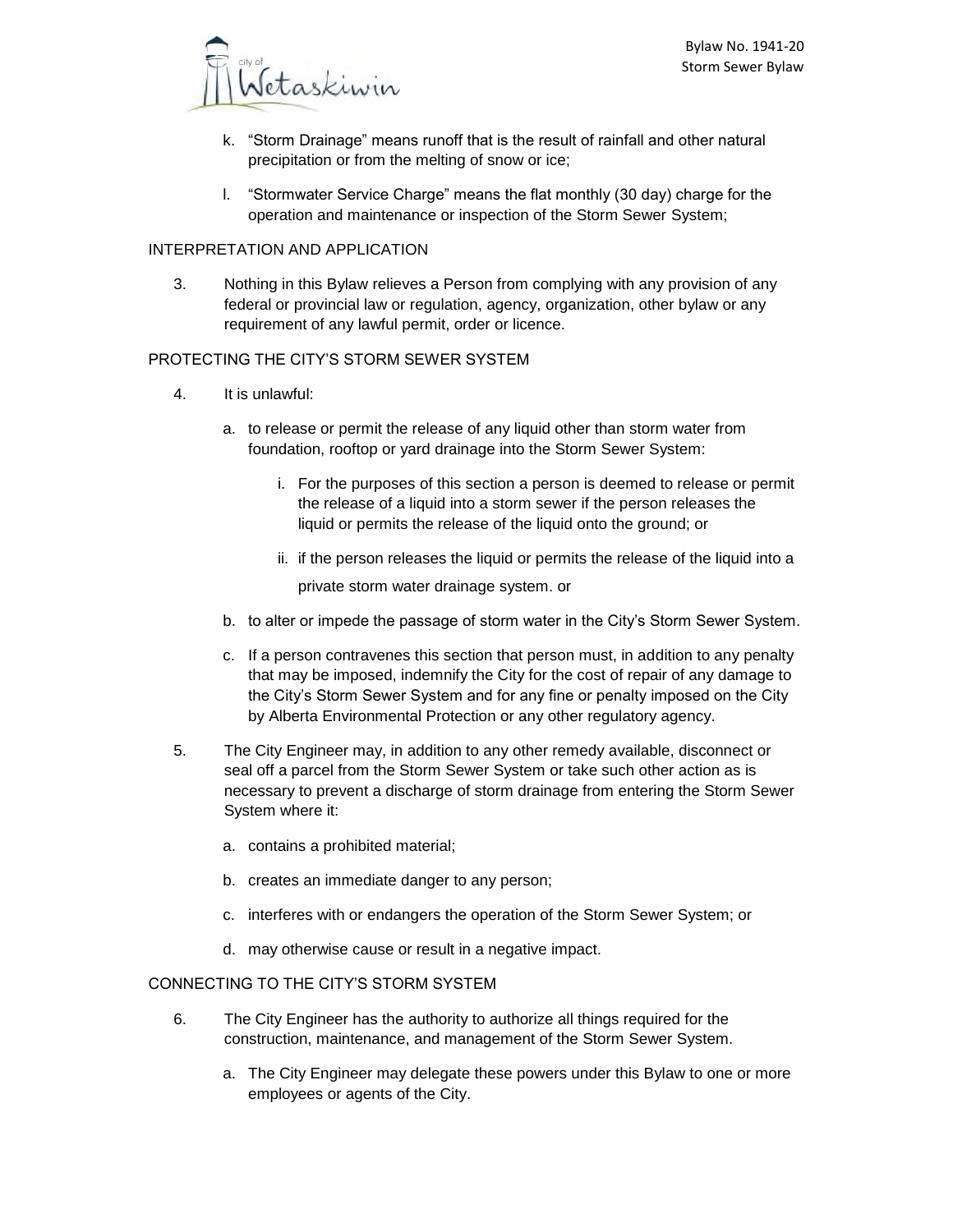

- 7. The City Engineer may establish standards and policies for the design, construction and maintenance of the City's storm system and any connection to the Storm Sewer System.
- 8. A person who wishes to connect any piping to the Storm Sewer System, shall apply to the City Engineer for approval prior to any work being commenced.
- 9. An application shall include:
	- a. if required by the City Engineer, construction drawings identifying the proposed connection, associated piping, fittings and installations, and any other information required by the City Engineer;
	- b. the applicant's interest in the land;
	- c. payment of any offsite levies or any other outstanding amounts in relation to the property that are due to the City; and
	- d. payment of any amounts due under Development Agreements in relation to the property.
- 10. The City Engineer may require:
	- a. drawings showing and information relating to:
	- b. the size and type of materials of the piping, fittings and installations,
	- c. the depth at which the pipe will be buried,
	- d. the grade on which the piping will be installed;
	- e. design calculations including design rainfall event, runoff coefficients, peak and volume calculations; and
	- f. computer simulation for determining flow rates for properties larger than twenty (20) hectares, and
	- g. any other drawing or information that the City Engineer considers necessary to ensure compliance with this Bylaw, the safe and effective operation of the Storm Sewer System and the collection of storm water.
- 11. The City Engineer may impose conditions on an approval to ensure compliance with this Bylaw.
- 12. An approval granted under this Bylaw does not relieve the applicant from the obligation to obtain approvals required under any other enactment and compliance with any other enactment, including but not limited to the Safety Codes Act.
- 13. A person shall not connect any piping or fixture to the Storm Sewer System without first obtaining the approval of the City Engineer.

#### OWNER RESPONSIBILITIES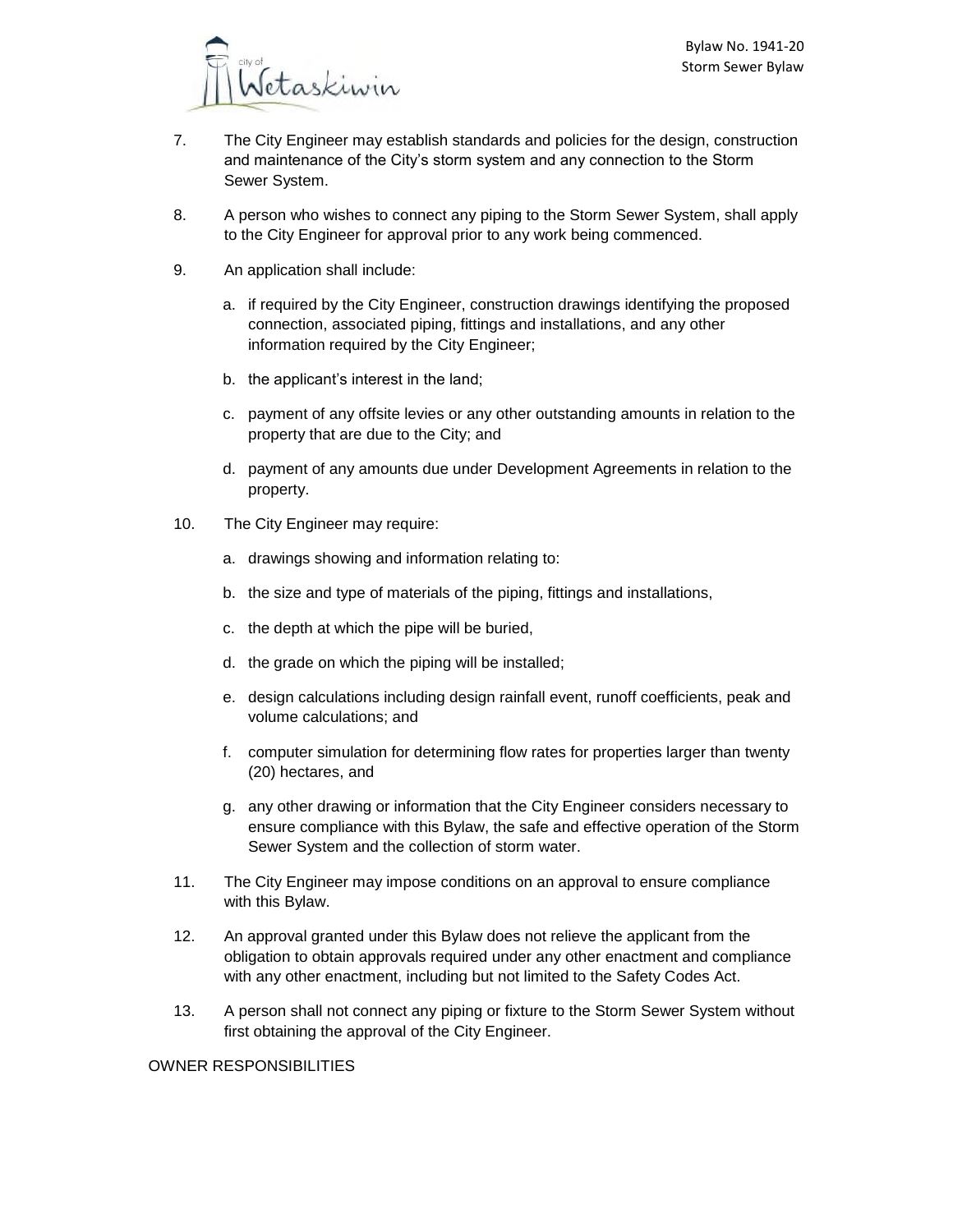

- 14. If an application for a connection is approved, the applicant is responsible for all costs associated with connecting the applicant's storm sewer service connection to the Municipal Storm Sewer System.
- 15. The applicant shall be responsible for all costs associated with any work done and shall include works on the applicant's property and any works on City land or on the City's storm sewer system necessary to make the connection to the Storm Sewer System.
- 16. The registered owner of the land must maintain the private storm water drainage system and storm sewer service connection, if any, at the registered owner's expense.
- 17. The registered owner's obligations include but are not limited to:
	- a. maintaining the private storm water drainage system and any storm sewer service connection in a state of good repair;
	- b. protecting the private storm water drainage system and any storm sewer service connection from freezing or damage of any other sort; and
	- c. ensuring that the private storm water drainage system and any storm sewer service connection do not leak.

#### FEES

- 18. The City Engineer is responsible for the administration and enforcement of this Bylaw, including:
	- a. issuing a utility bill under this Bylaw; and
	- b. collecting fees, charges or other amounts payable under this Bylaw.
- 19. The Applicant shall:
	- a. allow the City Engineer and the Director access to the Applicant's property for the purpose of inspecting any storm sewer service connection pursuant to Section 36 of the Municipal Government Act; and
	- b. maintain the private storm water drainage system and any storm sewer service connection.
- 20. If an Applicant is not the registered owner of the land, the obligations are joint obligations of the Applicant and registered owner.
- 21. All utility bill payments terms and conditions that apply to water, wastewater, and garbage fees apply to the storm charges.
- 22. The City may enforce payment of any amount owing under this Bylaw by:
	- a. adding the amount owing to the tax roll, if the Applicant is the registered owner of the land;
	- b. disconnecting the water supply to the Applicant;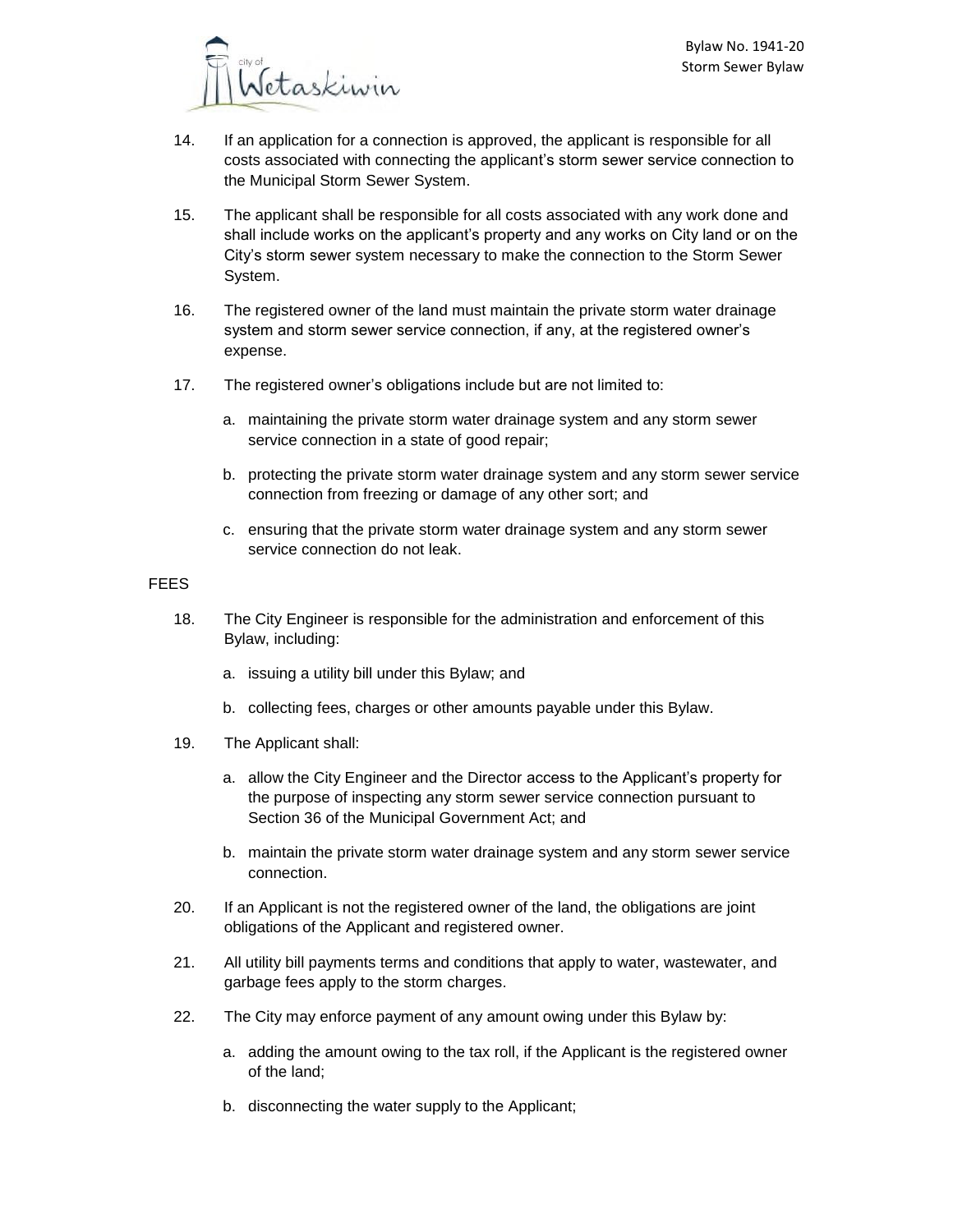

- c. taking action in any court of competent jurisdiction; or
- d. all or any of the above.

#### **GENERAL**

- 23. If there is any overlap between the authority granted to the Director and the City Engineer under this Bylaw, either may exercise the authority.
- 24. The City is not responsible for any private storm sewer fixtures, private storm water drainage systems, storm water management facilities located on privately owned

property, for storm sewer service connections or for the consequences of any failure of any connection to the City's storm sewer system.

#### 25. DISCHARGES TO STORM SEWERS OR WATERCOURSE

1. No person shall discharge or deposit or cause or permit the discharge or deposit into any storm sewer, land drainage works, or watercourse whether added directly or indirectly any wastewater:

- a. that may interfere with the proper operation of a storm sewer;
- b. that may damage a storm sewer;
- c. that could obstruct or restrict a storm sewer or the flow therein;

d. that could result in a hazard or adverse impact to any person, animal, property or vegetation;

e. that may impair the quality of the water in any well, lake, river, pond, spring, stream, reservoir or other water or watercourse;

f. that may result in the contravention of an approval, requirement, direction or other order issued by Alberta Environment or other enforcing agency with respect to the storm sewer or its discharge;

- g. that has a temperature greater than 40°C;
- h. having a pH less than 6.0 or greater than 9.0;
- i. containing more than 20 milligrams per litre of suspended solids;
- j. containing more than 20 milligrams per litre of BOD;
- k. containing more than 100 milligrams per litre of COD;
- l. containing dyes or colouring material which discolours the wastewater;
- m. that has two or more separate liquid layers;

n. that contains solvent-extractable matter of vegetable, mineral, or synthetic origin which causes a visible film, sheen or discoloration on the water surface;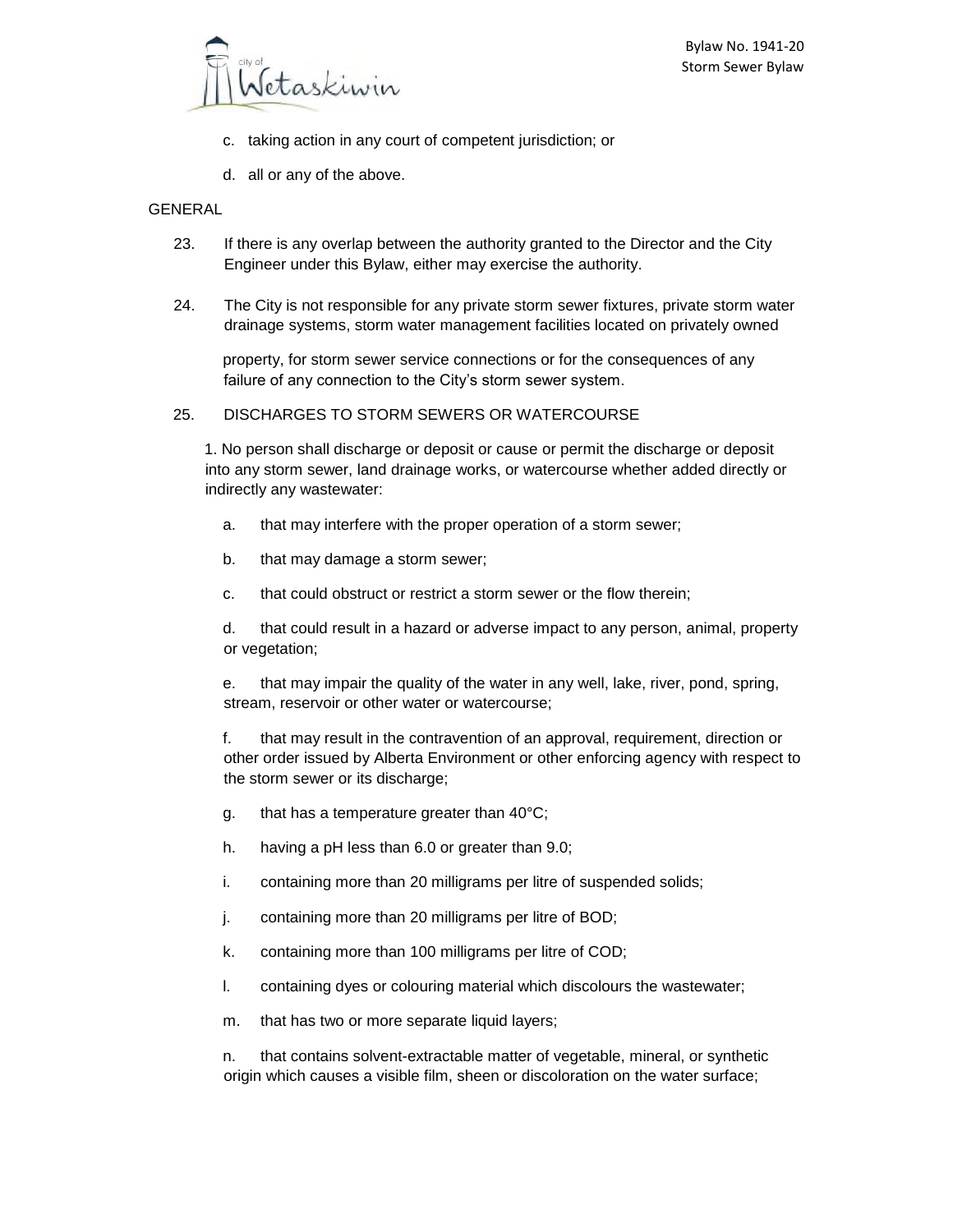o. containing any ignitable waste or explosive matter which, by itself or in combination with other substances, is capable of causing or contributing to any explosion or supporting combustion;

- p. that contains radioactive materials, except where:
	- i. the radioactive materials are being discharged under a valid and current license

issued by the Canadian Nuclear Safety Commission or its successor; and

- ii. a copy of the license has been provided to the City;
- q. containing E. coli (fecal coliform) colonies in excess of 200 per 100 mL;
- r. containing the following in excess of the indicated concentrations:

Ammonia nitrogen (NH3-N) 1.0 mg/L

Arsenic  $5.0 \square g/L$ 

Cadmium  $0.1 \square g/L$ 

Chlorine (free)  $0.5 \square g/L$ 

Chromium  $1.0 \square g/L$ 

Copper 4.0  $\Box$ g/L

Cyanide (total)  $5.0 \square g/L$ 

Lead 5.0  $\Box$ g/L

**Mercury**  $0.026$   $\Box$ g/L

Nickel 0.05 mg/L

Oils & greases (except automotive or machine) 15.0 mg/L

Phenols 4.0  $\Box$ g/L

Phosphorus 1.0 mg/L

Selenium  $1.0$   $\Box$ g/L

Silver  $0.1$  Og/L

Zinc 0.03 mg/L

Total PAHs 5.0 □g/L

- s. containing the following matter, material or waste in any amount:
	- i. Floating debris; ii. Sewage;
	- iii. Once-through cooling water; iv. Blowdown;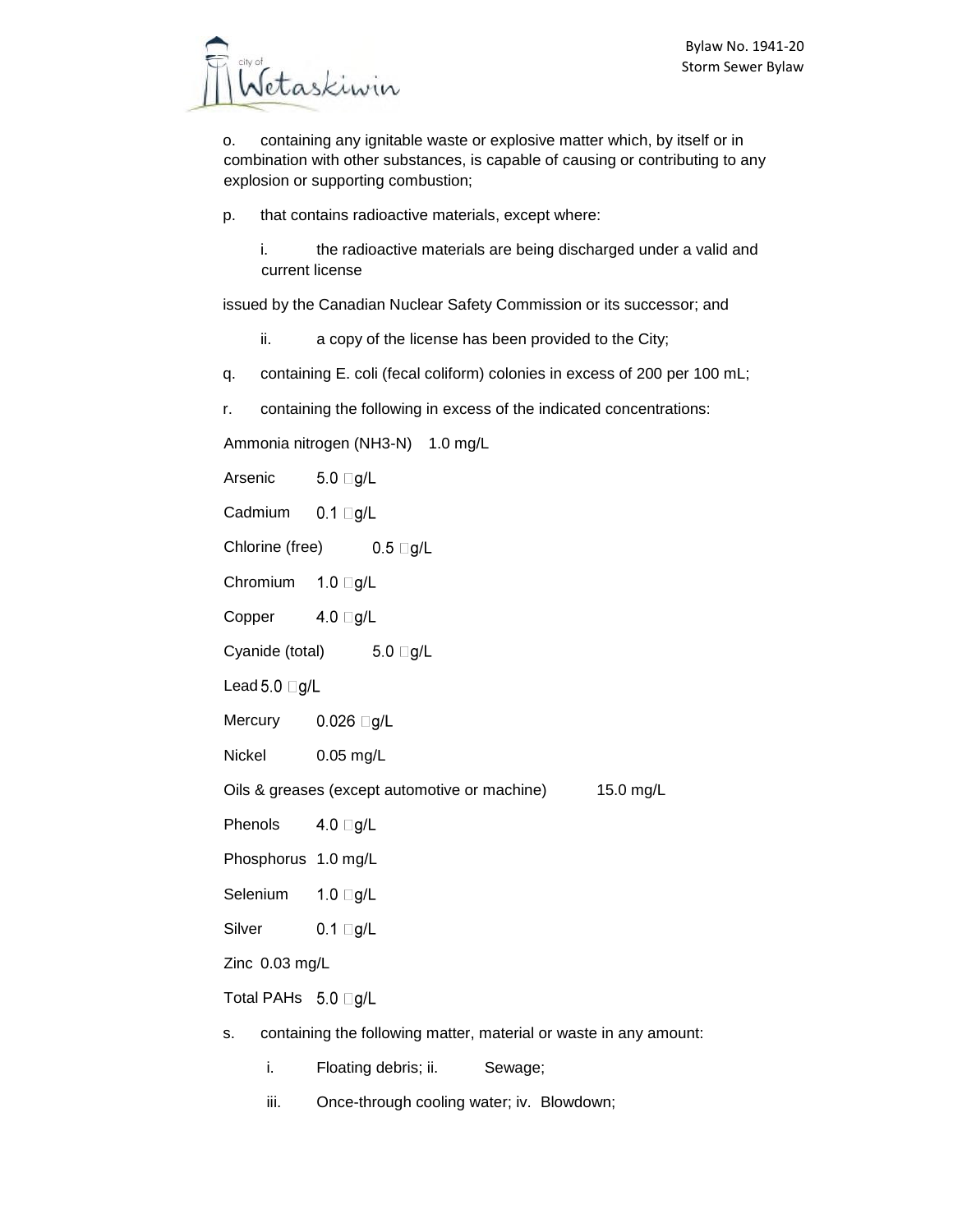

- v. Automotive or machine oils and greases;
- vi. Fuels;
- vii. Paints and organic solvents;

viii. Substances and contaminants from raw materials, intermediate or final products used or produced in, through or from an industrial process;

- ix. Substances used in the operation or maintenance of an industrial site;
- x. Waste disposal site leachate;
- xi. Hazardous wastes;
- xii. Biological wastes;
- xiii. Reactive wastes.

t. Notwithstanding the above, once-through cooling water or blowdown may be released when:

i. the once-through cooling water or blowdown is being discharged pursuant to a certificate of approval or order relating to the premises issued by Alberta

Environment; ii. the owner or tenant of the premises has written approval from the City which expressly authorizes the discharge from the premises; and

iii. a copy of the certificate of approval or order, has been provided to and approved by the City.

u. Where livestock or any other animals are permitted within the City limits:

i. such livestock or animals must not be allowed to drink or defecate in any open water bodies within the City Limits;

ii. a natural vegetated buffer with a minimum width of ten (10) metres per side of any open water bodies must be maintained, to prevent entry of any livestock or animals into the water bodies; and

iii. a fence must be installed by the owner or tenant of the property, at the discretion of the City Engineer, to ensure compliance this Section.

## ENFORCEMENT AND PENALTY

#### Offence:

- 26. Except as otherwise provided herein, any Person who contravenes any provision of this Bylaw is guilty of an offence, and shall be liable, upon summary conviction, to the fine as set out in Schedule "A" of this Bylaw.
	- a. Every day during which a contravention continues is deemed to be a separate offence.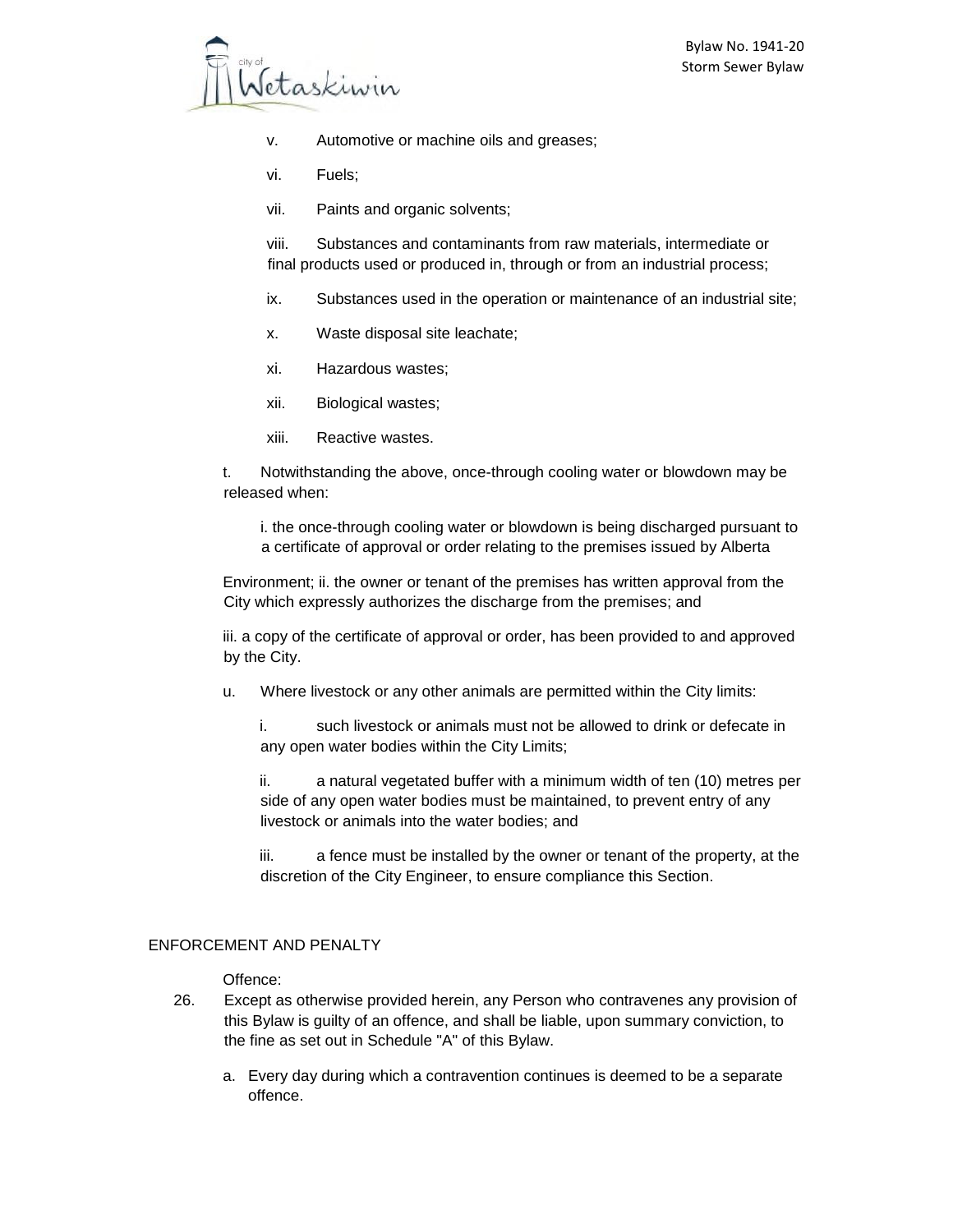

- 27. A Peace Officer is hereby authorized and empowered to issue a Violation Tag to any Person, whom the Peace Officer has reasonable grounds to believe has contravened any provision of this Bylaw.
- 28. A Violation Tag may be issued to such person:
	- a. personally;
	- b. by registered mail sent to the postal address of the person, as shown on the Tax Assessment Roll or on the Certificate of Title for the property; or
	- c. by leaving it with a person apparently over eighteen (18) years of age at the place of residency of the person to whom the Violation Tag is addressed.
- 29. Any Violation Tag shall conform to a format approved by the City Manager and shall include all required content.
- 30. Subject to the provisions of Sections 28 and 29, upon issuance and service of a Violation Tag, the amount the City will accept for the alleged offences shall be the amount of the specified penalty, and upon payment to a person authorized by the City Manager to receive such payment there shall be issued an official receipt therefor and such payment shall be accepted in lieu of prosecution for the alleged offence.
- 31. In the event that a Violation Tag has been issued and the penalty specified on the Violation Tag has not been paid within the prescribed time, a Peace Officer may issue a Violation Ticket to the Person to whom the Violation Tag was issued.
- 32. A Violation Ticket issued with respect to a violation of this Bylaw shall be served upon the Person responsible for the contravention in accordance with the Provincial Offences Procedure Act.
- 33. The person to whom the Violation Ticket has been issued may plead guilty by making a voluntary payment in respect of the summons by delivering to the Provincial Court, on or before the initial appearance date, the Violation Ticket together with an amount equal to the specified penalty for the offence as provided within Schedule "A" of this Bylaw.
- 34. When Court records the receipt of a voluntary payment pursuant to Provincial Offences Procedure Act, the act of recording the receipt of that payment constitutes acceptance of the guilty plea and also constitutes the conviction and the imposition of a fine in the amount of the specified penalty.
- 35. Subject to Section 32, where payment is tendered within 7 days from the date of service of a Violation Tag issued and served under Section 29 for an alleged offence listed in Schedule "A", to a person authorized by the City Manager to received such payment set out in Section 32 shall be reduced by 50% of the specified penalty and such payment shall be accepted in lieu of prosecution.
- 36. Nothing in this Bylaw shall be read or construed as: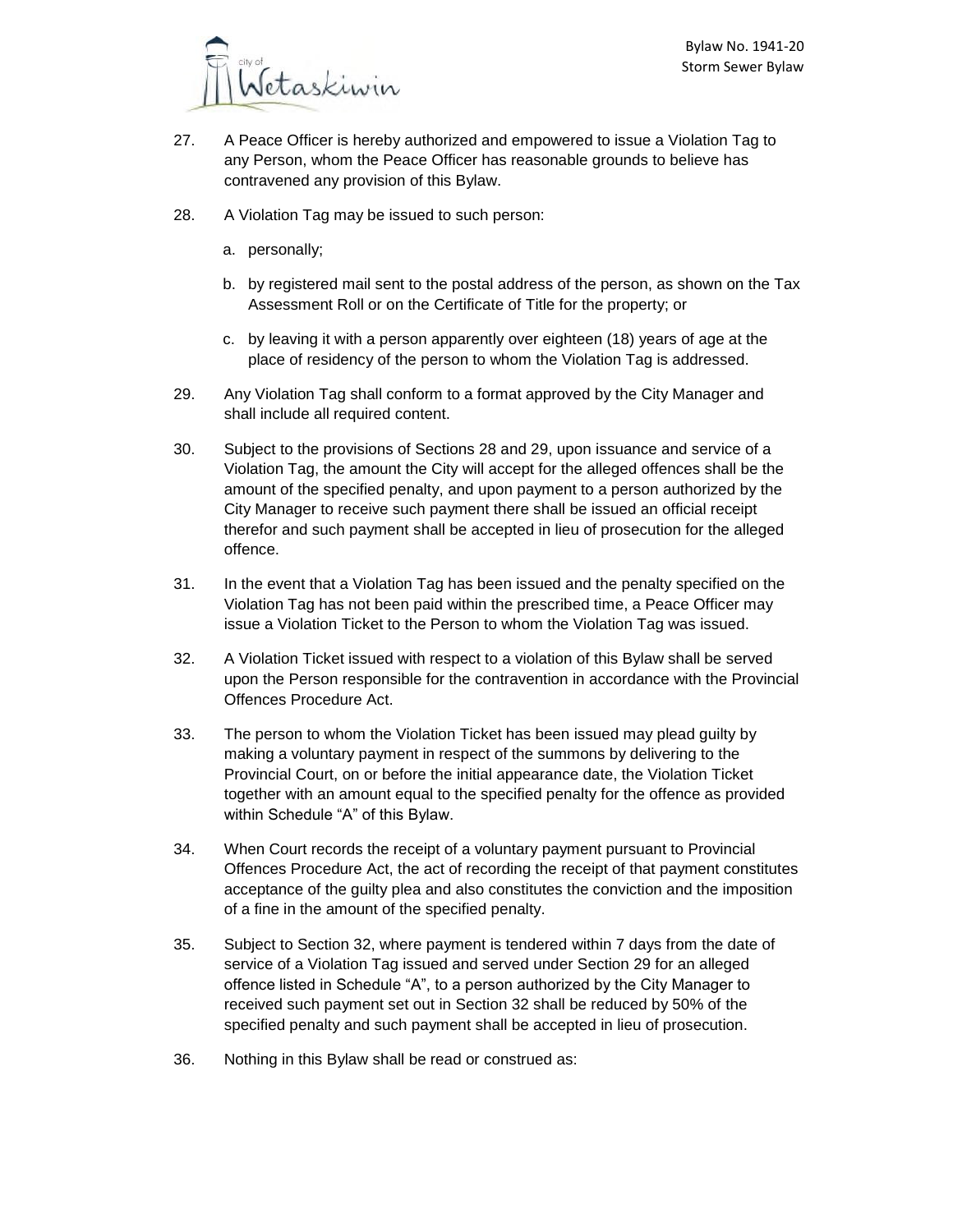

- a. preventing any person from exercising their right to defend an allegation that he has committed an offence listed in Schedule "A" or,
- b. preventing a Peace Officer from issuing a summons or offence notice under the Provincial Offences Procedure Act or otherwise initiating court process in any other manner permitted by law, in respect of an alleged offence which a violation tag may be issued.
- 37. Every person who contravenes any provision of this Bylaw is guilty of an offence and liable on summary conviction to a penalty of not less than \$500 and not exceeding \$10,000 and to imprisonment for a term not exceeding six (6) months for nonpayment of the fine.

## VICARIOUS LIABILITY

38. For the purpose of this bylaw, an act or omission by an employee or agent for a person is deemed also to be an act or omission of the person if the act of omission occurred in the course of the employee's employment with the person, or in the course of the agent exercising the powers of or performing duties on behalf of the person under their agency relationship.

## SEVERABILITY

39. If a court of competent jurisdiction should declare any Section or Subsection of this bylaw to be invalid, such Section or Subsection shall not be construed as having persuaded or influenced Council to pass the remainder of the bylaw, and it is hereby declared that the remainder of the bylaw shall be valid and remain in force.

## **TRANSITION**

40. This bylaw shall come into full force and effect on third and final reading.

READ a first time this  $13<sup>th</sup>$  day of January, 2020.

READ a second time this  $13<sup>th</sup>$  day of January, 2020.

READ a third time this  $13<sup>th</sup>$  day of January, 2020.

**ORIGINAL SIGNED**

**TYLER GANDAM, MAYOR**

**ORIGINAL SIGNED**

**ROBERT OSMOND, ACTING CITY MANAGER**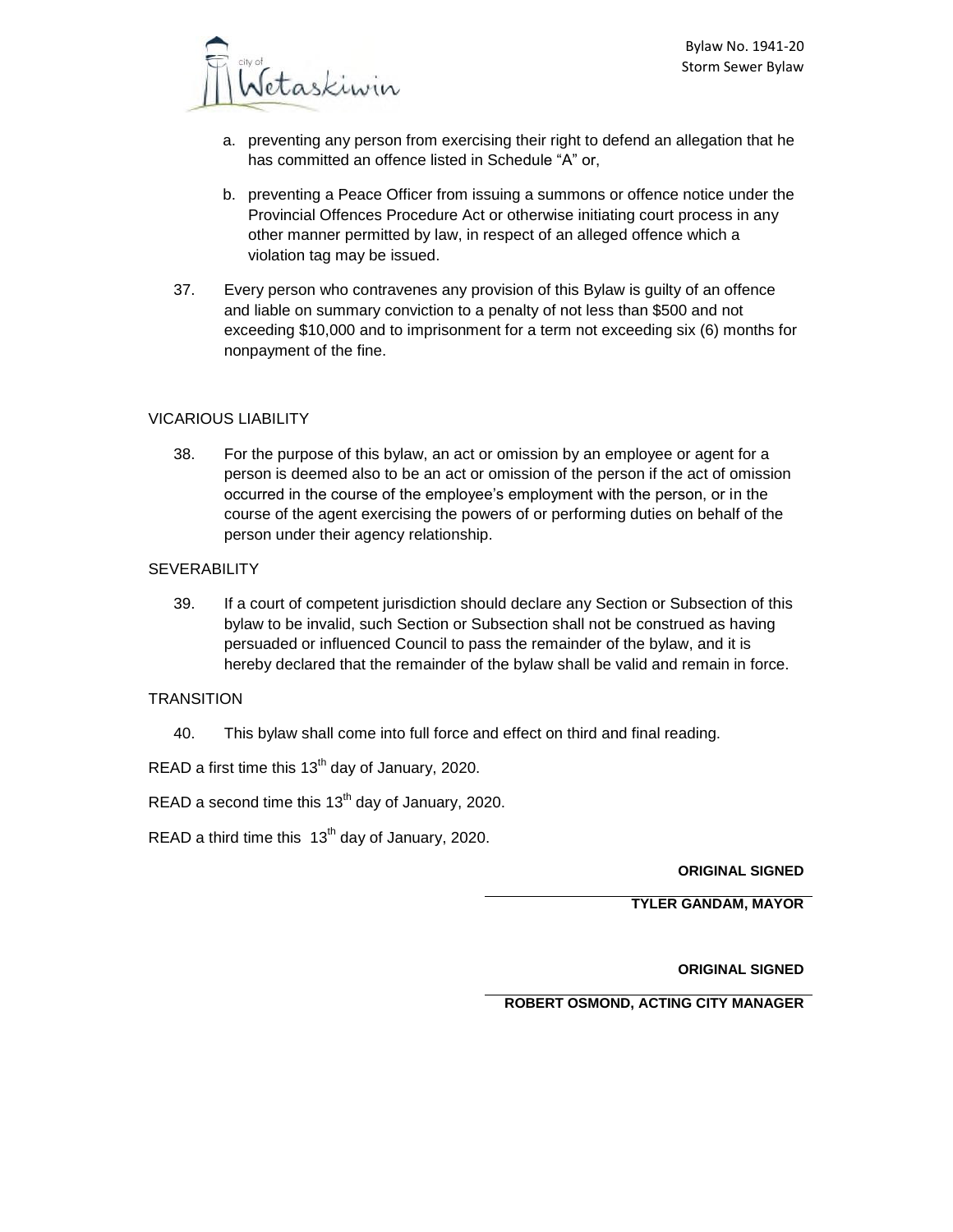

# SCHEDULE "A"

# PENALTIES

| <b>Offence</b>                                            | <b>Minimum</b><br>Penalty 1 <sup>st</sup> | <b>Specified</b><br>Penalty 1 <sup>st</sup> |  |
|-----------------------------------------------------------|-------------------------------------------|---------------------------------------------|--|
|                                                           | offence                                   | offence                                     |  |
| Release a prohibited material                             | \$500                                     | \$3,000                                     |  |
| Connect directly to foundation drain or weeping tile      | \$75                                      | \$500                                       |  |
| Pump or direct water from a parcel                        | \$500                                     | \$1,500                                     |  |
| Fail to service, maintain Interceptor, device or practice | \$500                                     | \$1,500                                     |  |
| Unauthorized use of Storm Sewer System                    | \$500                                     | \$3,000                                     |  |
| Fail to ensure Surface Drainage Facility remains clear of | \$500                                     | \$1,500                                     |  |
| debris                                                    |                                           |                                             |  |
| Altering, removing or changing Storm Sewer System         | \$500                                     | \$1,500                                     |  |
| Fail to comply with an easement                           | \$200                                     | \$500                                       |  |
| Failure to notify City Engineer of changes                | \$75                                      | \$300                                       |  |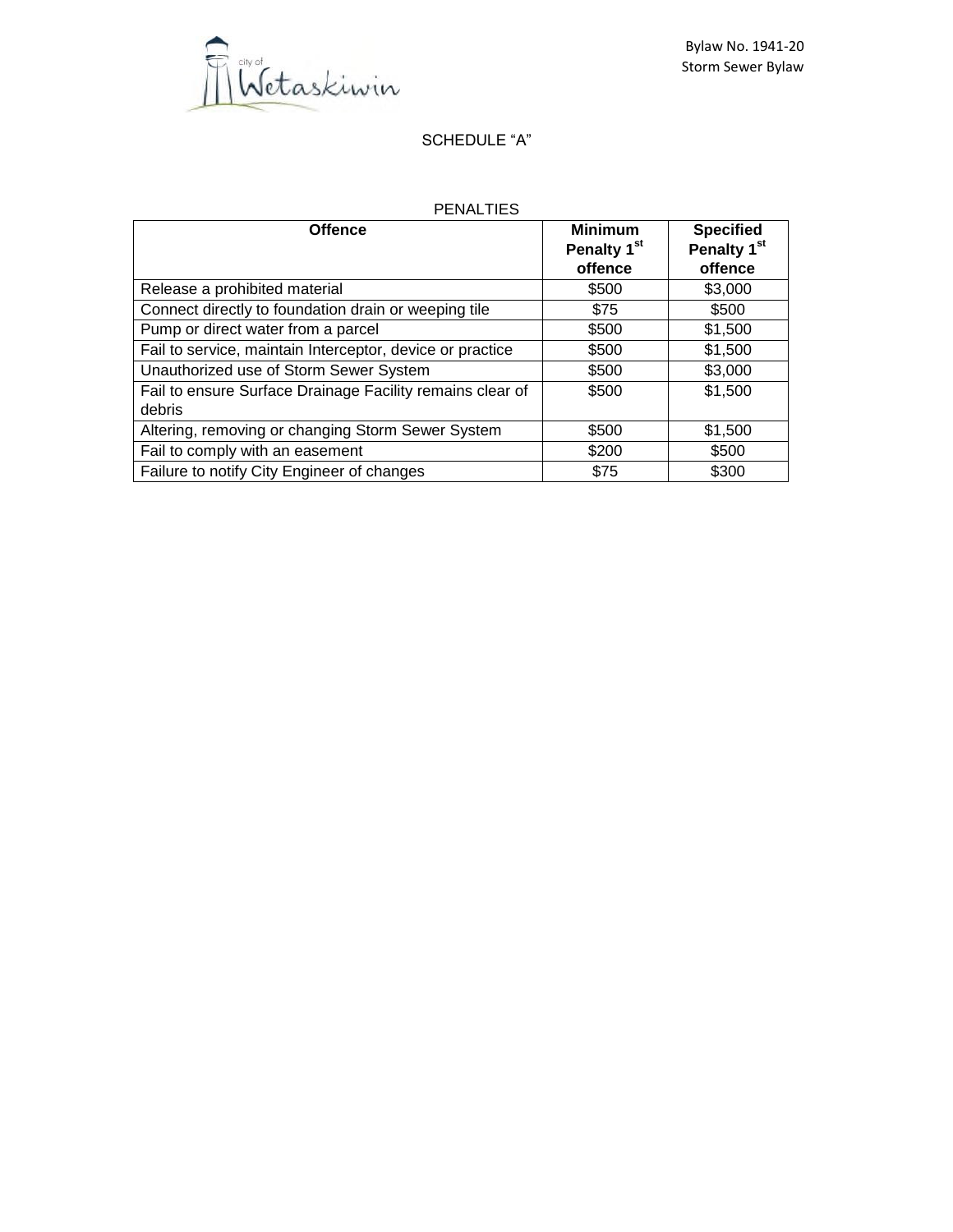

## **SCHEDULE I PENALTY AMOUNTS**

# (refer to Section 34 of Wastewater Bylaw)

|                                                                                                                                              |                |                | <b>Subsequent</b> |
|----------------------------------------------------------------------------------------------------------------------------------------------|----------------|----------------|-------------------|
| <b>Offence</b>                                                                                                                               | <b>Section</b> | <b>Penalty</b> | <b>Offence</b>    |
|                                                                                                                                              |                |                |                   |
| Release to a sanitary sewer of other than permitted<br>matter                                                                                | 3,4,5          | \$2,000        | \$4,000           |
| Release of a hazardous waste to a sanitary sewer                                                                                             | 3.k.           | \$4,000        | \$8,000           |
| Release to storm sewer\watercourse of other than<br>permitted matter                                                                         | 6              | \$3,000        | \$6,000           |
| Release of hazardous waste to storm sewer or<br>watercourse                                                                                  | 6.s.           | \$5,000        | \$10,000          |
| Not maintaining the buffer between livestock and open<br>water bodies                                                                        | 6.u.ii         | \$2,000        | \$4,000           |
| Livestock watering or defecating in open water bodies<br>within City Limits                                                                  | 6.u.i.         | \$5,000        | \$10,000          |
| Disposing of hauled wastewater or waste other than<br>permitted matter                                                                       | 7.a.           | \$2,000        | \$4,000           |
| Hauled wastewater or waste that contains grit,<br>skimmings or sludge                                                                        | 7.b.           | \$2,000        | \$4,000           |
| Hauled wastewater or waste from multiple generators<br>in a single load without permission from Public Works                                 | 7.c.           | \$4,000        | \$8,000           |
| Disposal of hauled wastewater or waste without prior<br>approval                                                                             | 7.g.           | \$1,000        | \$2,000           |
| Disposal of wastewater or waste in which the random<br>sample determined that the load already disposed of<br>violated the Wastewater By-law | 7.i.           | \$2,500        | \$5,000           |
| Waste manifest not completely filled out or filled out<br>incorrectly                                                                        | 7.k.           | \$1,000        | \$2,000           |
| Wastewater diluted into a sanitary, storm sewer or<br>watercourse                                                                            | 9              | \$2,000        | \$4,000           |
| Hauled wastewater or waste diluted and disposed of<br>into the wastewater system                                                             | 9              | \$2,000        | \$4,000           |
| Inspector hindered during investigation                                                                                                      | 10             | \$5,000        | \$10,000          |
| Improper installation and maintenance of an<br>inspection manhole                                                                            | 11             | \$1,000        | \$2,000           |
| Monitoring device not installed or maintained                                                                                                | 12             | \$5,000        | \$10,000          |
| Data from monitoring device not available when<br>requested                                                                                  | 12.b.          | \$2,000        | \$4,000           |
| Improper installation and maintenance of a<br>wastewater pretreatment facility                                                               | 13             | \$5,000        | \$10,000          |
| Interceptor not properly installed or maintained                                                                                             | 14             | \$2,000        | \$4,000           |
| Improper disposal of material from interceptor                                                                                               | 14.g.          | \$1,000        | \$2,000           |